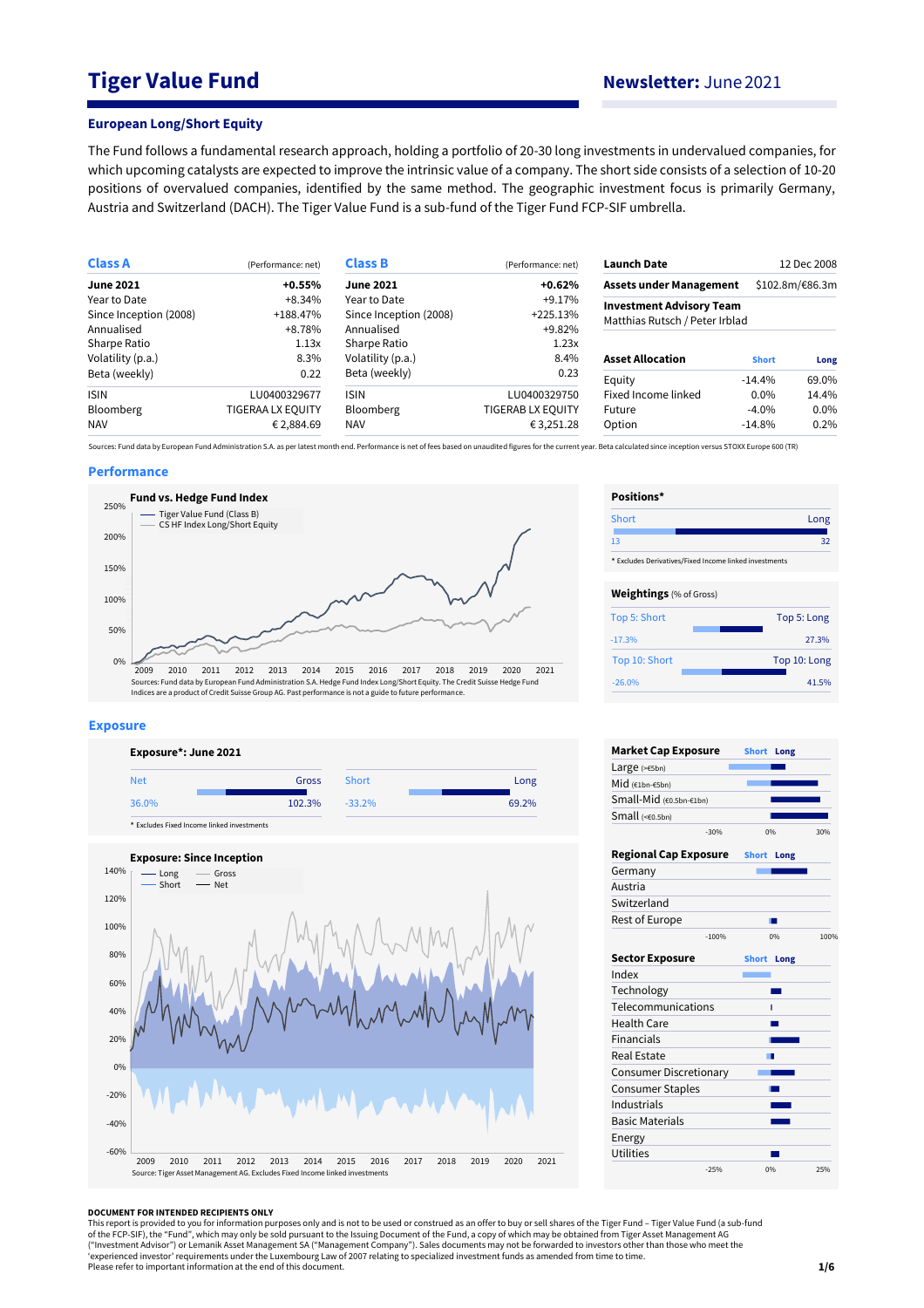## **Commentary: Delta variant triggering more re-positioning**

In June, the Tiger Value Fund ("TVF") was up +0.55% (class A), +0.62% (class B) and +0.58% (class U), making a cumulative net return of +8.34% (class A), +9.17% (class B) and +8.78% (class U) for the year-to-date. We slightly reduced our net equity exposure from 38.2% to 36.0% mainly by increasing our short exposure from 28.6% to 33.2% by adding more single shorts. We unwound some of our re-opening positions (reduced/shorted re-opening winners, bought/covered re-opening losers) as the COVID-19 Delta variant reduces the likelihood of a full recovery in 2021 (especially for Travel and Entertainment) but also as interest rates moderated post the ECB and FED meetings reducing the near-term risk of a break-out in interest rates.

Both German quality SPACs, Lakestar SPAC I SE (Hommels) and 468 SPAC I (Kudlich, Ensthaler and Leibert) which we highlighted in our May newsletter already announced their potential takeover targets. While we probably return or sell our shares in Lakestar SPAC I which intends to acquire HomeToGo (vacation rental search), we are likely to perform more research on the 468 SPAC I target Boxine (children´s digital media and entertainment business) and may stay invested. On both SPACs the annual general meetings on the business combination decision should take place in August/September. As a reminder, the holder of a SPAC has the right to sell at 10 Euro (and keep the warrants) and not participate in the business combination (both SPACs trade slightly below 10 Euro). If our first information flow on Boxine is correct the 468 SPAC I may turn from a cash position to a very profitable investment, but the final decision to return the SPAC at 10 Euro or not has to be made in August/September.

Our top long contributors were Zeal Network (+47bp), CTP (+51bp), IBU-Tec (+59bp) and Klöckner (+48bp). While our lockdown winners Zeal Network (online lottery broker) and CTP (logistic warehouses) performed without any news flow (except for the new COVID-19 Delta variant), IBU-TEC (battery materials) profited from its new global sales co-operation with an Asian group which will allow IBU-TEC to penetrate the Asian market. In addition, at a recent roadshow they also detailed a significant further extension of its battery material pipeline. At Klöckner we managed to trim our position at multiyear highs after the company nearly doubled its Q2 guidance. After the recent set back, the share price has more upside as Klöckner is still trading at 0.7x Price-to-book, 2x PER 21 and a FCF of more than 4 Euro per share in 2021 (vs. 11.5 Euro share price!) implying further upside to analyst consensus.

Beside our largest detractor Ceconomy (-61bp) we had many smaller detractors such as BPOST (-11bp) and Holidaycheck (-17bp). At Ceconomy, one of our best performers last year, the lockdown will burden the Q2 profits more severe than we originally had anticipated because there was no significant pent-up demand after the re-opening in June. We are likely to wait to buy more after the Q2 results are out and we potentially have met the new CEO who will join in August.

The single short book had a negative attribution of -15bp and our index hedges detracted our performance by -34bp. We added a 4% short position in the MDAX future and rolled some DAX hedges to the September expiry and hold 900 July/Sept DAX puts funded by the short of 125 DAX July/Aug calls. At our single shorts we intensified our research on another potential German fraud case and started to increase our position further. In addition, we already re-initiated several shorts with liberal accounting practices and negative catalysts.

# **Outlook: Sector rotation on back of yield compression**

Despite a largely flat equity performance in Europe (DAX +0.7%) in June, beneath the surface there was significant sector rotation away from value into growth. Sectors benefiting from higher interest rate underperformed in June with the Stoxx Europe 600 Banking sector declining -4.1%, Insurance -3.1% and Basic Resources -2.4%. In contrast, growth sectors as Technology (+3.9%) and Healthcare (+6.7%) outperformed.

This rotation came after the ECB and FED calmed investors nerves about any upcoming monetary tightening. The US 10 year treasury yield dropped to 1.47% from 1.59% while the German 10-year government bond yield remained largely flat in June at -0.2%.

The decline in yields also came after moderating inflation data especially in the US where May core CPI (m/m) came in at +0.7%, higher than +0.5% expected but down from +0.9% in the previous month. In addition, several key commodities dropped significantly in June with lumber prices collapsing -37% (-53% off its May high) and copper falling -10% in June.

#### **DOCUMENT FOR INTENDED RECIPIENTS ONLY**

This report is provided to you for information purposes only and is not to be used or construed as an offer to buy or sell shares of the Tiger Fund – Tiger Value Fund (a sub-fund of the FCP-SIF), the "Fund", which may only be sold pursuant to the Issuing Document of the Fund, a copy of which may be obtained from Tiger Asset Management AG ("Investment Advisor") or Lemanik Asset Management SA ("Management Company"). Sales documents may not be forwarded to investors other than those who meet the 'experienced investor' requirements under the Luxembourg Law of 2007 relating to specialized investment funds as amended from time to time. Please refer to important information at the end of this document.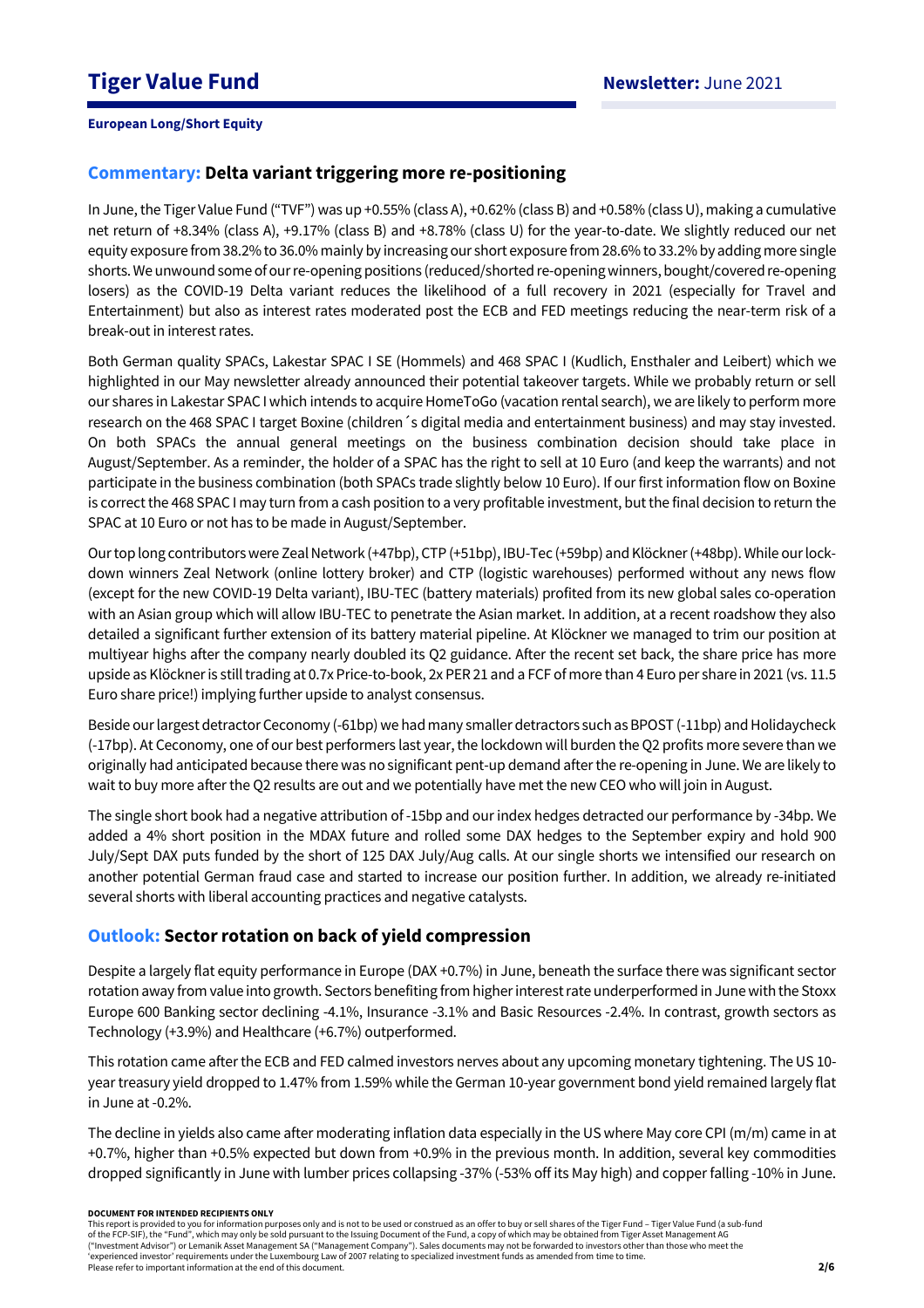# **Tiger Value Fund Newsletter:** June 2021

## **European Long/Short Equity**

It seems the peak in inflation and supply disruption has passed at least for now. We do however believe there could be another inflation surge in coming months as the second-round effects become visible. Most companies we talk to have initiated substantial price increases in the second half of 2021 to offset their rising input costs.

Finally, the recent surge in the COVID-19 Delta variant has yet again increased uncertainty in the global economic recovery which particularly hit the travel sector hard with the Stoxx Europe 600 Travel&Leisure sector falling -4.9% in June.

With low summer volume trading approaching and most macro event risks gone for now, the stock market performance is likely to become more idiosyncratic and dependent on the Q2 results season. We expect a solid Q2 for most companies but will be vigilant for a potential margin squeeze in H2 21 as most companies will feel the brunt of the input cost inflation in H2 21 and with only partiallyoffsetting price increases. We are likely to remain at the current level of net equity exposure (36%) but will look to re-shuffle the portfolio somewhat ahead of the Q2 reporting season.

**Tiger Value Fund Team,**  5th June 2021

**DOCUMENT FOR INTENDED RECIPIENTS ONLY**

This report is provided to you for information purposes only and is not to be used or construed as an offer to buy or sell shares of the Tiger Fund – Tiger Value Fund (a sub-fund<br>of the FCP-SIF), the "Fund", which may only ("Investment Advisor") or Lemanik Asset Management SA ("Management Company"). Sales documents may not be forwarded to investors other than those who meet the 'experienced investor' requirements under the Luxembourg Law of 2007 relating to specialized investment funds as amended from time to time. Please refer to important information at the end of this document.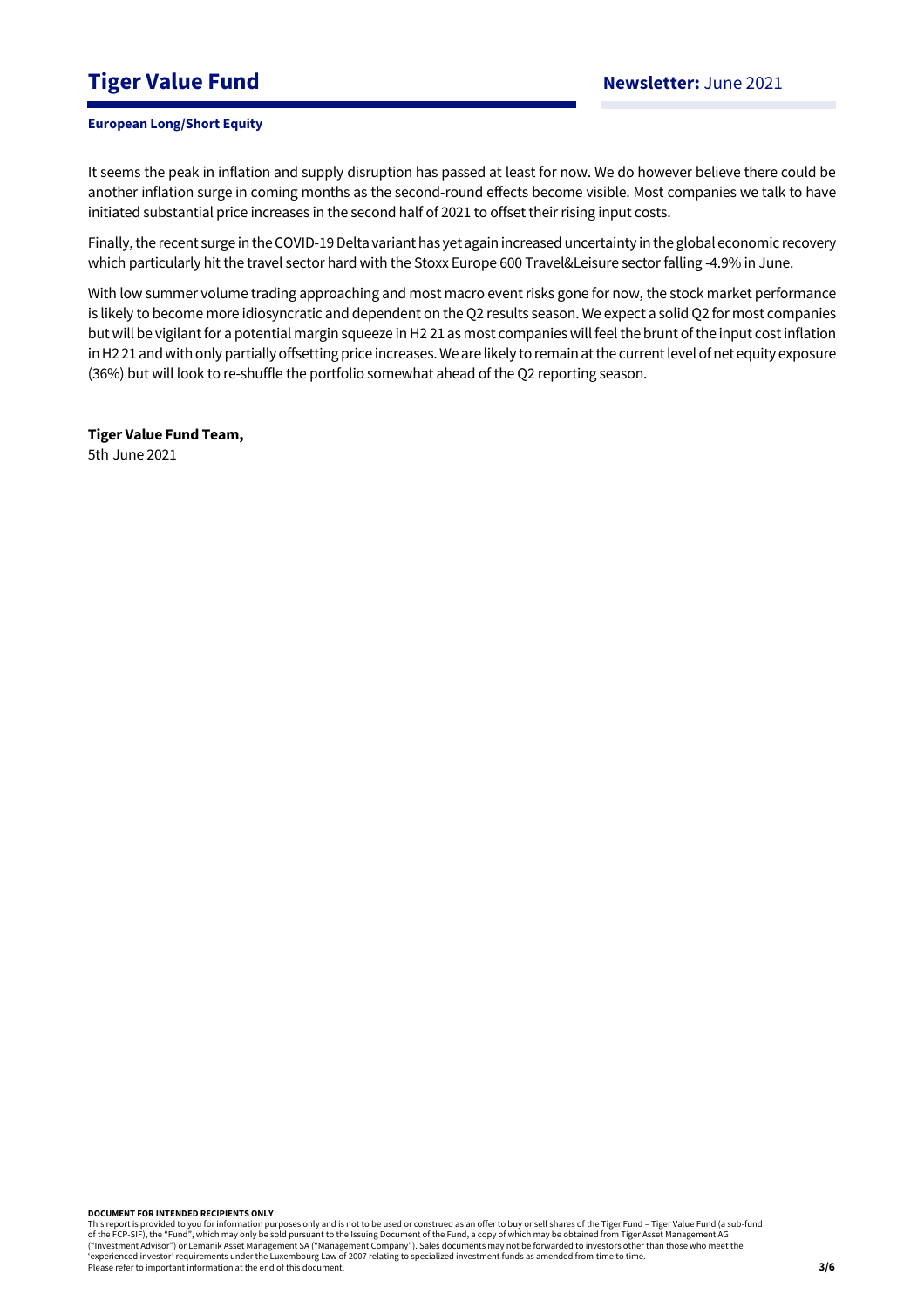# **Monthly Net Return**

| <b>Share Class A</b> | Jan      | Feb      | Mar      | Apr      | May            | Jun      | Jul                      | Aug                      | Sep                      | Oct      | Nov                      | Dec       | Year                                                         |
|----------------------|----------|----------|----------|----------|----------------|----------|--------------------------|--------------------------|--------------------------|----------|--------------------------|-----------|--------------------------------------------------------------|
| 2021                 | 2.28%    | 2.24%    | 1.62%    | 0.42%    | 0.97%          | 0.55%    | ÷,                       | ÷,                       |                          | J.       | ÷,                       |           | 8.34%<br>- (Year-to-Date)                                    |
| 2020                 | 2.02%    | $-4.01%$ | $-6.80%$ | 7.77%    | 2.84%          | 7.79%    | 1.31%                    | 2.69%                    | 0.76%                    | $-3.66%$ | 7.84%                    | 6.85%     | 26.90%                                                       |
| 2019                 | 4.37%    | 0.23%    | $-0.91%$ | 1.44%    | $-4.53%$       | 1.09%    | 2.81%                    | 1.72%                    | 0.49%                    | 1.98%    | 3.69%                    | 2.92%     | 16.05%                                                       |
| 2018                 | 0.02%    | $-0.11%$ | $-2.45%$ | 0.09%    | $-0.17%$       | $-3.99%$ | 2.20%                    | $-2.14%$                 | $-1.58%$                 | $-3.14%$ | $-2.73%$                 | $-7.43%$  | $-19.73%$                                                    |
| 2017                 | 1.96%    | 1.31%    | 3.33%    | 0.22%    | 2.12%          | 0.97%    | $-1.07%$                 | $-1.23%$                 | $-0.77%$                 | 0.45%    | 0.39%                    | 0.41%     | 8.30%                                                        |
| 2016                 | $-3.91%$ | 0.21%    | 4.43%    | 1.40%    | $-0.99%$       | $-1.85%$ | 0.91%                    | 1.05%                    | 0.41%                    | 0.22%    | 0.15%                    | 2.70%     | 4.58%                                                        |
| 2015                 | 2.07%    | 3.13%    | 4.23%    | 0.99%    | 1.54%          | $-1.60%$ | 1.41%                    | $-1.20%$                 | $-2.10%$                 | 3.89%    | 1.45%                    | 1.60%     | 16.29%                                                       |
| 2014                 | 1.88%    | 2.56%    | 0.63%    | 2.61%    | 0.63%          | $-0.34%$ | $-2.19%$                 | $-0.42%$                 | $-1.20%$                 | $-1.32%$ | 1.83%                    | 1.14%     | 5.82%                                                        |
| 2013                 | 3.57%    | 1.49%    | $-0.66%$ | 0.24%    | 2.70%          | $-0.67%$ | 0.95%                    | 0.07%                    | 3.00%                    | 2.66%    | 1.14%                    | $-0.54%$  | 14.73%                                                       |
| 2012                 | 4.48%    | 1.51%    | 1.35%    | $-1.68%$ | $-1.05%$       | $-0.37%$ | $-0.59%$                 | 0.69%                    | 1.85%                    | 0.57%    | $-0.53%$                 | 1.44%     | 7.79%                                                        |
| 2011                 | 3.43%    | $-0.21%$ | 1.47%    | 2.14%    | 0.25%          | $-0.81%$ | $-1.32%$                 | $-3.41%$                 | 0.45%                    | $-1.72%$ | $-2.24%$                 | 0.86%     | $-1.31%$                                                     |
| 2010                 | 0.50%    | 0.06%    | 2.22%    | $-0.32%$ | $-3.08%$       | 2.04%    | 0.05%                    | 0.58%                    | 3.25%                    | 1.62%    | 0.18%                    | $-0.41%$  | 6.75%                                                        |
| 2009                 | 0.56%    | 1.73%    | 0.46%    | 2.87%    | 3.60%          | 5.51%    | 1.21%                    | 4.35%                    | 1.05%                    | 0.62%    | 1.26%                    | $-1.29%$  | 24.04%                                                       |
| 2008                 |          |          |          | Ĭ.       | $\overline{a}$ |          |                          | ÷,                       | ÷                        | i,       |                          | 0.003%    | 0.003%                                                       |
|                      |          |          |          |          |                |          |                          |                          |                          |          |                          |           | 8.78%<br>(Share Class A % Annualised Return Since Inception) |
| <b>Share Class B</b> | Jan      | Feb      | Mar      | Apr      | May            | Jun      | Jul                      | Aug                      | Sep                      | Oct      | Nov                      | Dec       | Year                                                         |
| 2021                 | 2.46%    | 2.43%    | 1.81%    | 0.48%    | 1.07%          | 0.62%    | $\blacksquare$           | $\overline{\phantom{a}}$ |                          | ÷        | $\frac{1}{2}$            |           | 9.17%<br>- (Year-to-Date)                                    |
| 2020                 | 2.06%    | $-3.97%$ | $-6.76%$ | 7.81%    | 2.89%          | 7.64%    | 1.36%                    | 2.90%                    | 0.84%                    | $-3.62%$ | 8.13%                    | 7.31%     | 28.35%                                                       |
| 2019                 | 4.41%    | 0.26%    | $-0.87%$ | 1.48%    | $-4.49%$       | 1.13%    | 2.86%                    | 1.76%                    | 0.53%                    | 2.03%    | 3.73%                    | 2.96%     | 16.64%                                                       |
| 2018                 | 0.07%    | $-0.07%$ | $-2.41%$ | 0.13%    | $-0.13%$       | $-3.95%$ | 2.25%                    | $-2.10%$                 | $-1.54%$                 | $-3.09%$ | $-2.69%$                 | $-7.40%$  | $-19.33%$                                                    |
| 2017                 | 2.13%    | 1.43%    | 3.58%    | 0.27%    | 2.30%          | 1.07%    | $-1.03%$                 | $-1.19%$                 | $-0.73%$                 | 0.50%    | 0.43%                    | 0.45%     | 9.47%                                                        |
| 2016                 | $-3.87%$ | 0.26%    | 4.49%    | 1.52%    | $-1.01%$       | $-1.84%$ | 0.95%                    | 1.10%                    | 0.46%                    | 0.27%    | 0.20%                    | 2.91%     | 5.30%                                                        |
| 2015                 | 2.09%    | 3.33%    | 4.55%    | 1.09%    | 1.69%          | $-1.68%$ | 1.53%                    | $-1.24%$                 | $-2.06%$                 | 4.03%    | 1.58%                    | 1.74%     | 17.69%                                                       |
| 2014                 | 2.04%    | 2.75%    | 0.71%    | 2.81%    | 0.70%          | $-0.32%$ | $-2.15%$                 | $-0.37%$                 | $-1.16%$                 | $-1.28%$ | 1.87%                    | 1.19%     | 6.84%                                                        |
| 2013                 | 3.78%    | 1.62%    | $-0.67%$ | 0.30%    | 2.91%          | $-0.69%$ | 1.05%                    | 0.11%                    | 3.23%                    | 2.87%    | 1.24%                    | $-0.53%$  | 16.15%                                                       |
| 2012                 | 4.52%    | 1.55%    | 1.39%    | $-1.64%$ | $-1.01%$       | $-0.33%$ | $-0.54%$                 | 0.73%                    | 1.89%                    | 0.61%    | $-0.49%$                 | 1.40%     | 8.23%                                                        |
| 2011                 | 3.62%    | $-0.18%$ | 1.56%    | 2.27%    | 0.21%          | $-0.71%$ | $-1.28%$                 | $-3.37%$                 | 0.49%                    | $-1.68%$ | $-2.20%$                 | 0.90%     | $-0.59%$                                                     |
| 2010                 | 0.57%    | 0.10%    | 2.40%    | $-0.28%$ | $-3.04%$       | 2.08%    | 0.05%                    | 0.62%                    | 3.32%                    | 1.80%    | 0.19%                    | $-0.36%$  | 7.57%                                                        |
| 2009                 | 0.62%    | 1.87%    | 0.52%    | 3.25%    | 3.90%          | 5.95%    | 1.34%                    | 4.62%                    | 1.08%                    | 0.70%    | 1.38%                    | $-1.26%$  | 26.51%                                                       |
| 2008                 | ÷,       |          |          |          |                |          |                          |                          | $\overline{\phantom{a}}$ | i,       | ÷,                       | 0.02%     | 0.02%                                                        |
|                      |          |          |          |          |                |          |                          |                          |                          |          |                          |           | 9.82%<br>(Share Class B% Annualised Return Since Inception)  |
| <b>Share Class U</b> | Jan      | Feb      | Mar      | Apr      | May            | Jun      | Jul                      | Aug                      | Sep                      | Oct      | Nov                      | Dec       | Year                                                         |
| 2021                 | 2.40%    | 2.33%    | 1.67%    | 0.50%    | 1.02%          | 0.58%    | $\overline{\phantom{a}}$ | $\overline{\phantom{a}}$ |                          | ÷,       | $\overline{\phantom{a}}$ |           | 8.78%<br>- (Year-to-Date)                                    |
| 2020                 | 2.19%    | $-3.87%$ | $-6.46%$ | 7.87%    | 2.95%          | 6.27%    | 1.41%                    | 2.77%                    | 0.81%                    | $-3.54%$ | 7.85%                    | 7.39%     | 27.29%                                                       |
| 2019                 | 4.34%    | 0.43%    | $-0.65%$ | 1.69%    | $-4.27%$       | 1.31%    | 3.06%                    | 2.07%                    | 0.73%                    | 2.27%    | 3.38%                    | 3.18%     | 18.68%                                                       |
| 2018                 | 0.24%    | $-0.04%$ | $-2.21%$ | 0.24%    | 0.20%          | $-3.78%$ | 2.41%                    | $-1.91%$                 | $-1.23%$                 | $-2.86%$ | $-2.44%$                 | $-7.22\%$ | $-17.39%$                                                    |
| 2017                 |          |          |          |          |                |          | ä,                       | $-0.99%$                 | $-0.91%$                 | 0.62%    | 0.67%                    | 0.60%     | $-0.02%$                                                     |

**7.94% (Share Class U % Annualised Return Since Inception)**

**DOCUMENT FOR INTENDED RECIPIENTS ONLY**

This report is provided to you for information purposes only and is not to be used or construed as an offer to buy or sell shares of the Tiger Fund – Tiger Value Fund (a sub-fund<br>of the FCP-SIF), the "Fund", which may only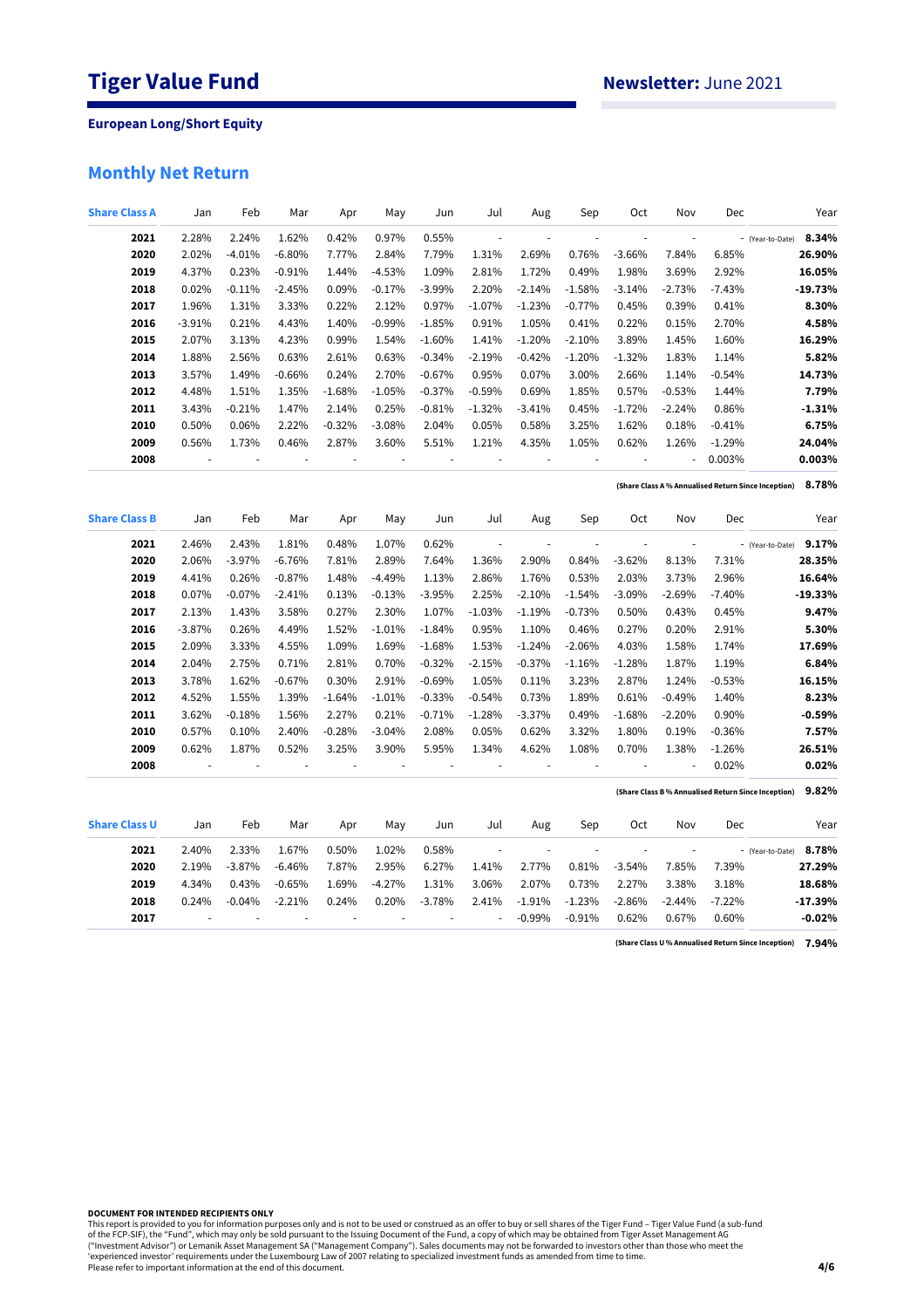# **Share Classes and Performance**

| <b>Share Class</b>                                                        | <b>Class A</b>                                                    | <b>Class B</b>                                                    | <b>Class U</b>                                                    | <b>Class V</b>                          |
|---------------------------------------------------------------------------|-------------------------------------------------------------------|-------------------------------------------------------------------|-------------------------------------------------------------------|-----------------------------------------|
| <b>Investment Minimum</b>                                                 | € 125,000                                                         | € 5,000,000                                                       | US\$ 125,000                                                      | € 2,500,000                             |
| <b>Management Fee</b>                                                     | 2.00%                                                             | 1.50%                                                             | 2.00%                                                             | 1.50%                                   |
| <b>Performance Fee</b>                                                    | 20%                                                               | 15%                                                               | 20%                                                               | 20%                                     |
| Redemption                                                                | Monthly*                                                          | 6 months                                                          | Monthly*                                                          | 3 months                                |
| <b>Subscription</b>                                                       | Monthly                                                           | Monthly                                                           | Monthly                                                           | Monthly                                 |
| <b>Income Treatment</b>                                                   | Accumulation                                                      | Accumulation                                                      | Accumulation                                                      | Distribution                            |
| <b>Date of Inception</b>                                                  | Dec 2008                                                          | Dec 2008                                                          | Aug 2017                                                          | <b>TBA</b>                              |
| <b>ISIN</b><br><b>Bloomberg</b><br><b>NAV</b><br><b>Performance (net)</b> | LU0400329677<br>TIGERAA LX EQUITY<br>€ 2,884.69<br><b>Class A</b> | LU0400329750<br>TIGERAB LX EQUITY<br>€ 3,251.28<br><b>Class B</b> | LU1647855136<br>TIGERVU LX EQUITY<br>\$1,357.22<br><b>Class U</b> | LU1740273310<br><b>TBA</b><br>€1,172.57 |
| <b>June 2021</b>                                                          | $+0.55%$                                                          | $+0.62%$                                                          | $+0.58%$                                                          |                                         |
| <b>Year to Date</b>                                                       | $+8.34%$                                                          | $+9.17%$                                                          | $+8.78%$                                                          |                                         |
| <b>Since inception</b>                                                    | $+188.47%$                                                        | $+225.13%$                                                        | $+35.72%$                                                         |                                         |
| <b>Annualised</b>                                                         | $+8.78%$                                                          | $+9.82%$                                                          | +7.94%                                                            |                                         |
| <b>Sharpe Ratio</b>                                                       | 1.13x                                                             | 1.23x                                                             | <b>NM</b>                                                         |                                         |
| Volatility (p.a.)                                                         | 8.3%                                                              | 8.4%                                                              | <b>NM</b>                                                         |                                         |
| <b>Beta</b>                                                               | 0.22                                                              | 0.23                                                              | <b>NM</b>                                                         |                                         |

\* The redemption notice has to be faxed to the Administrator five business days prior to month end (cut-off 5pm CET). Please see the offering document for further information.<br>Sources: Fund data by European Fund Administra

# **Fund Information**

| EUR                                |
|------------------------------------|
| Luxembourg                         |
| Open-ended multi-class             |
| <b>FCP-SIF</b>                     |
| Long/Short Equity and Active Value |
| None                               |
| Yes                                |
|                                    |

# **Service Providers**

| <b>Management Company/</b><br><b>AIFM</b> | Lemanik Asset Management SA     |
|-------------------------------------------|---------------------------------|
| <b>Investment Advisor</b>                 | Tiger Asset Management AG       |
| <b>Prime Broker</b>                       | <b>SEBAB</b>                    |
| Custodian                                 | <b>SEB SA</b>                   |
| Administrator                             | European Fund Administration SA |
| <b>Auditor</b>                            | PricewaterhouseCoopers          |
| <b>Legal Advisor</b>                      | Linklaters LLP                  |



### **DOCUMENT FOR INTENDED RECIPIENTS ONLY**

This report is provided to you for information purposes only and is not to be used or construed as an offer to buy or sell shares of the Tiger Fund – Tiger Value Fund (a sub-fund<br>of the FCP-SIF), the "Fund", which may only